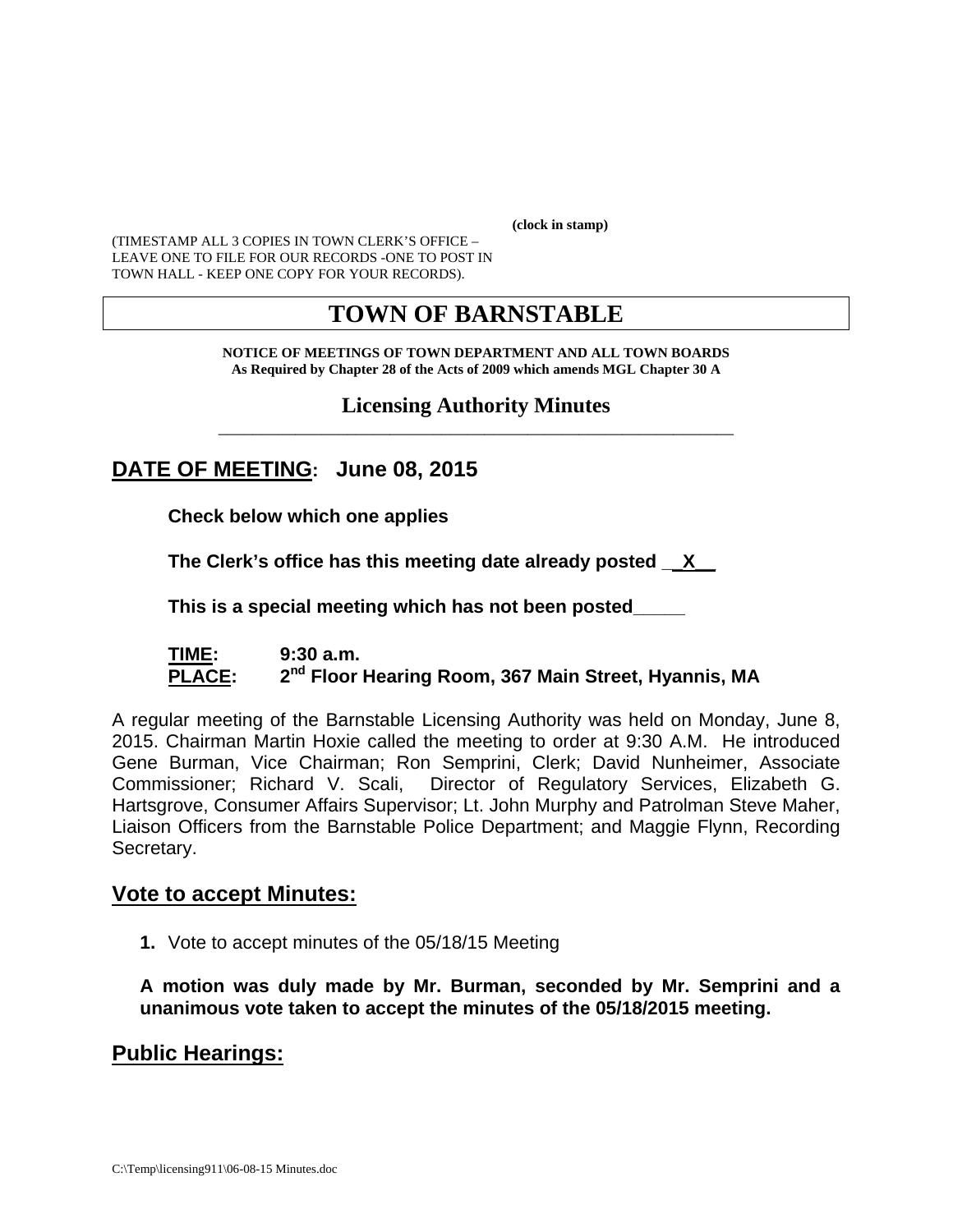**1. Amendment of Daily Live License, Change of Manager and Change of DBA for an All Alcohol Common Victualler License:** Application of Country Saloon Products, Inc. d/b/a The Compound Bar & Grille, 644 Main Street, Hyannis, Sara Keville, Manager, for an Annual All Alcohol Common Victualler License. Requesting a change of Manager from Sara Keville to Michael S Gannon. Change of D/B/A from Compound Bar and Grille to Kelly's on Main. Hours of Alcohol sales are 11 am – 12:45 am daily.

Also requesting an amendment to existing Live Entertainment License to increase the number of performers from two to four and the current hours of 8 am -11pm Mon-Thurs, 8am – 12:45 am Fri and Sat and 2 pm – 5 pm on Sunday be changed to 11 am  $-$  12:30 am, daily.

*Attorney David Lawler, David Keville and Michael Gannon appeared on behalf of this application. Three separate issues being presented today, first is the name change, trying to do more of a restaurant/tavern. The second is the manager change; Mike Gannon has a very strong resume. Fully trained knows the retaurant business inside and out. The last issue is the increase in Entertainment. Michael Gannon has spoken with Mr. Weber directly. Want to alter request to a 3 piece band from the 4 piece that were requested. The band was moved away from Mr. Weber's apartment as far as possible. We will be willing to go to 7 pm on Sunday instead of 12:45 AM as requested. 3 piece music groups are normally played in a Tavern. Mr. Gannon is trying to address all issues immediately with any of the tenants. Three to four nights per week we have entertainment with 2 pieces. It is not the intention to have entertainment 5-6 nights per week. On Sunday's we are looking for mid to late afternoon entertainment. We are not looking for a full band we are a small place. Mr. Hoxie asked if there have been any recent complaints. Mr. Weber and I discussed a base issue last week, the vibration of the base. We have spoken three different times. Mr. Semprini stated he has a concern about moving from 2-3 pieces. It is a very competitive market out there.* 

*Mr. Paul Weber stated we are developing a relationship with Michael Gannon. There are 7 tenants that occupy above the Compound. Mr. Weber is not necessarily opposed against increasing from 2-3 players. Mr. Weber is willing to give it a try; we will work on the sound. To clarify, the Entertainment licenses are as follows: Monday-Thursday 8:00 am to 11:00 pm, Friday-Saturday 8:00 am – 12:45 am and Sunday 11:00 am – 7:00 pm.* 

**A motion was duly made by Mr. Burman, seconded by Mr. Semprini and a unanimous vote taken to accept the application as presented with the following changes to the Entertainment License: Request modified for 3 piece bands instead of four. Hours of Entertainment are as follows: Monday-Thursday 8:00 am to 11:00 pm, Friday-Saturday 8:00 am – 12:45 am and Sunday 11:00 am – 7:00 pm.**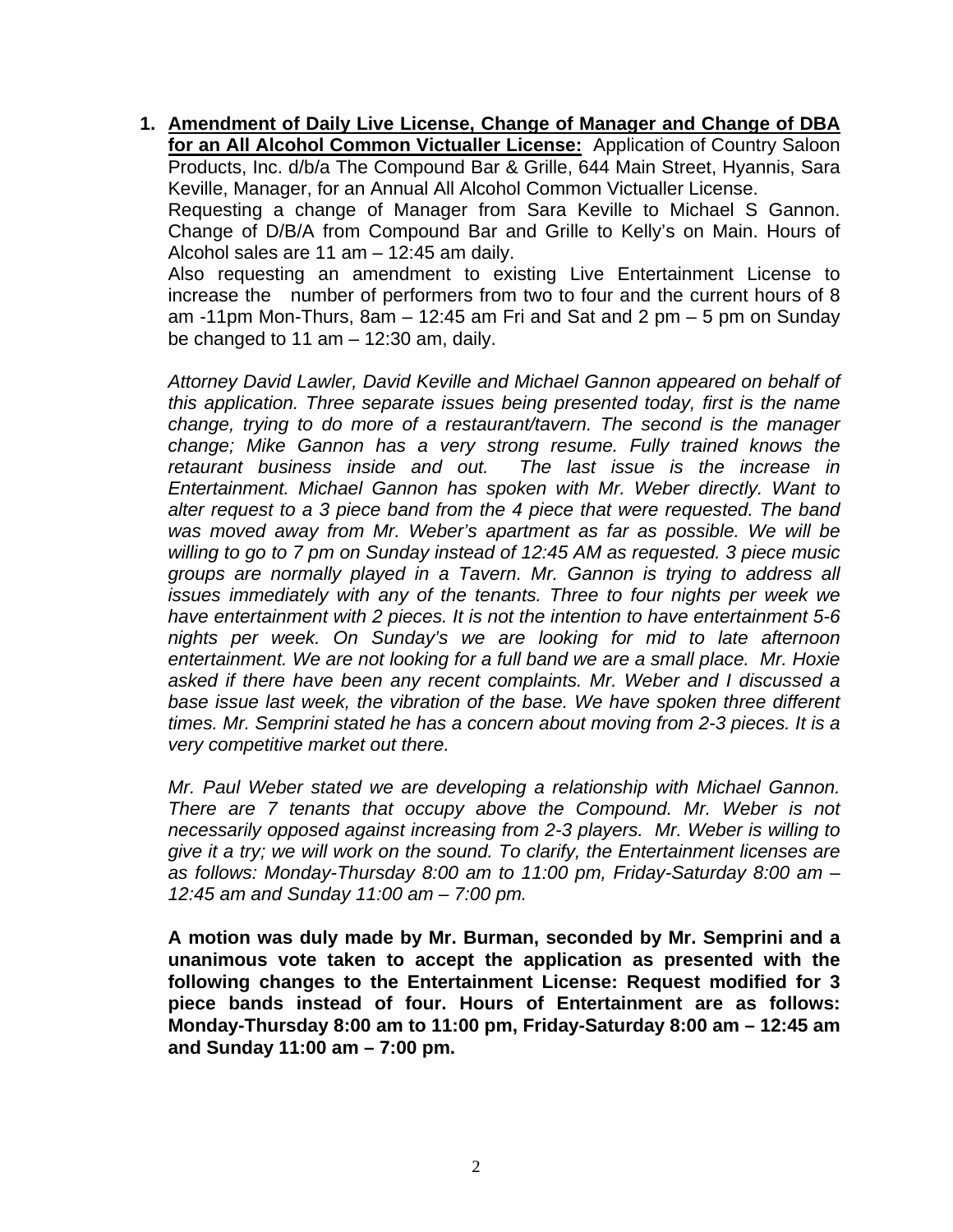**2. New Annual Common Victualler License:** Application of Gold 'N Memories Inc. d/b/a Gold 'N Memories of Cape Cod, 959 Bearse's Way, Hyannis, Carol J. Ecklund, Manager, for an Annual Common Victualler License. Interior seats total 28 with 2 employees and 15 exterior seats all approved by the Building Commissioner. Hours of operation will be 9:00 am to 9:00 pm daily.

*Carol Ecklund appeared on behalf of the application. This is for the locals and the tourists. Old fashioned ice cream bars. The main part of the building will be the crafts. Just ice cream, pastries and coffee.* 

**A motion was duly made by Mr. Burman, seconded by Mr. Semprini and a unanimous vote taken to accept the application as presented.** 

**3. New Annual Common Victualler License:** Application of Spoon and Seed Inc., d/b/a Spoon and Seed, 12 Thornton Dr, Hyannis, Matthew Tropeano, Manager, for a New Annual Common Victualler License, to be operated 7:30 am to 3 pm, daily. Total seating of 50 patrons: 42 dining area, 3 counter and 5 at the patio area with 20 parking spaces as approved by the Building Commissioner.

*Matthew Tropeano appeared. We will be doing breakfast and lunch, this is the old Murph's Recession. This has been a work in progress. Will be open within a week; we like the ides of farm to table. Mr. Semprini asked if alcohol is in the future; yes. Dinner is not in the future.* 

**A motion was duly made by Mr. Burman, seconded by Mr. Semprini and a unanimous vote taken to accept the application as presented**

**4. New Annual Common Victualler License**: Application of 7 Eleven Inc, d/b/a 7 Eleven #34380H, 426 Main Street, Hyannis, Roberta Smith, Manager, for a New Annual Common Victualler License, to be operated daily 3 am to 1 am. Interior seating to include 22 seats as approved by the Building Commissioner; no exterior seating.

\*\*\*Continued from 5/18/2015 Hearing\*\*\*

*Blake Cruckshank and Roberta Smith appeared on behalf of the application. Ms. Smith stated her experience; have worked in convenience for the last 3 years, 7- Eleven for two. Cleaner atmosphere, bathrooms are now locked. Training of staff is important. Additional cameras need to be approved by Corporate.* 

*Mr. Scali asked what the effect would be seats versus no seats. Peak time will need seats; this will help people spend more at the location. We can limit the hours. Not having seats will hurt business. Mr. Scali asked how difficult is it for you to move people along; this is second nature for me. Police calls have been minimized. Monitoring the outside we do not recommend, we cannot do this and*  leave the store. The summer hours will have double coverage of staff. There will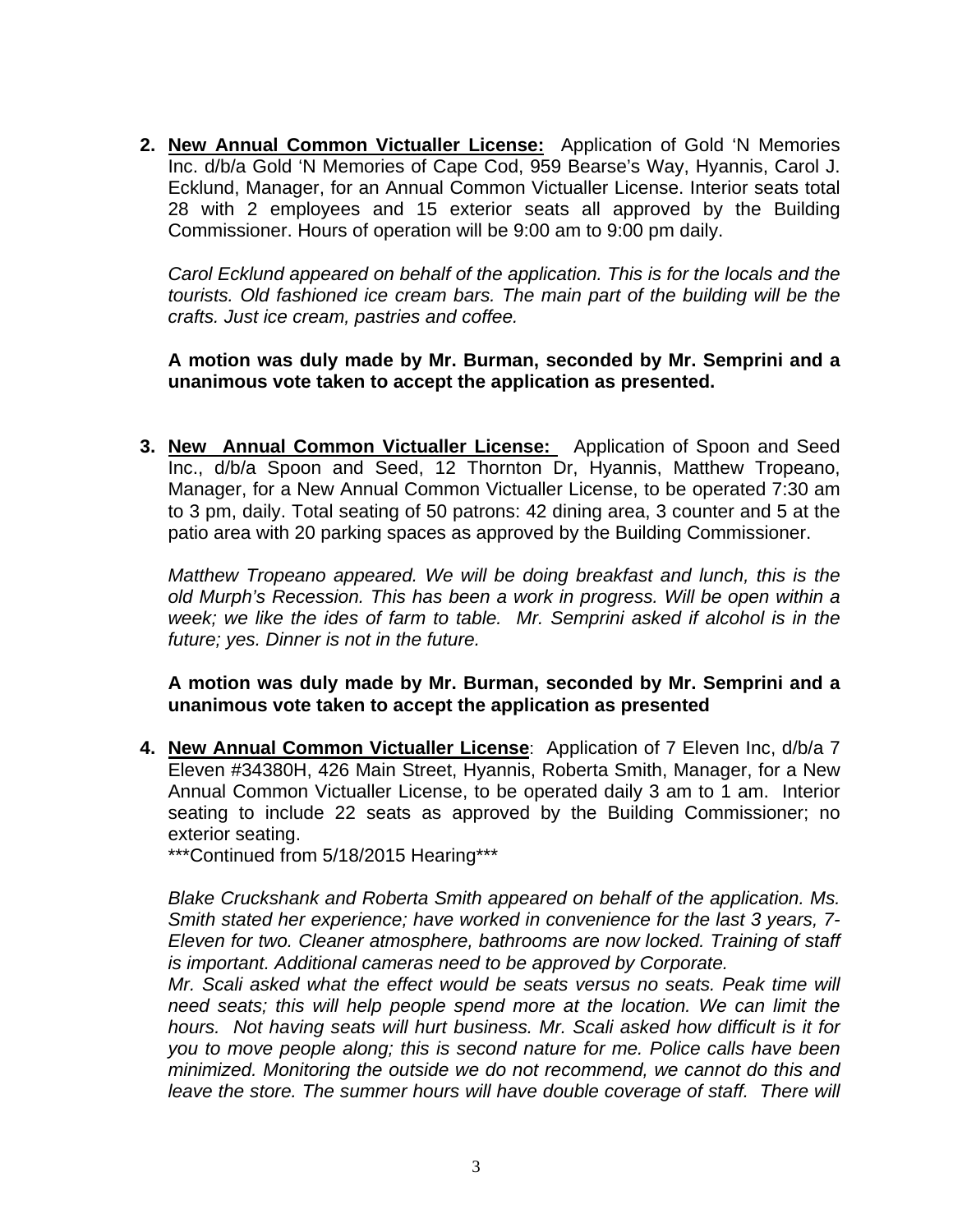*be 2 people on all summer. This is a diverse work crew; responsible work crew. Lt. Murphy stated you have a big challenge in front of you. This is a unique location, school, homeless shelter, tourists and regular population. Two workers create a safer environment. You will not be penalized for calling the police department for help. Mr. Burman asked if Ms Smith is living on the Cape, she lives in New Bedford. There are 12 employees, three of which are in training. Mr. Semprini stated that we are concerned that you will not be there when needed. Ms. Smith is required to work all shifts. The assistant manager does a good job to step up when Roberta Smith is not in the store. Blake will be in the store 2-4 times per week. Lt. Murphy about your table service, the hours are an issue; specifically late night. Ms. Hartsgrove asked is it busier in the summer or school year. Pretty consistent during school year; much busier in the summer. Lt. Murphy's concern is the late night crowd, public safety issue.* 

*Mr. Semprini still has an issue with the back alley by the bathrooms; is corporate aware of the problems. Lt. Murphy offered to craft a letter for his corporate offices for more cameras.* 

*Elizabeth Wurfbain is quite concerned. The congregating becomes a problem. Notice a big difference with the tables being removed; it has been a success in terms of Main Street.* 

#### **A motion was duly made by Mr. Burman, seconded by Mr. Semprini and a unanimous vote taken to accept the application as presented**

### **New Business:**

**1. Consent Agenda:** Vote to accept the Consent Agenda of the 06/08/2015 Meeting.

**A motion was duly made by Mr. Burman, seconded by Mr. Semprini and a unanimous vote taken to accept the Consent Agenda as presented**

**2. New One Day Entertainment License:** Application of Joseph Izzo on behalf of the Hyannis Youth and Community Center for a Boxing Event to be held at the Hyannis Youth and Community Center, 141 Bassett Lane , Hyannis, Ma. Event to be held on August 8, 2015 with boxing from 6:00 to 11:00 PM.

Joseph Izzo appeared on behalf of the application. The event will take place in *the gymnasium. The HYCC is charging a rental rate. The tickets are being handled by the event itself. The capacity is 800. Mr. Scali suggested that we look into an Entertainment license for the HYCC. The legal department is reviewing at this time.* 

**A motion was duly made by Mr. Burman, seconded by Mr. Semprini and a unanimous vote taken to accept the application as presented**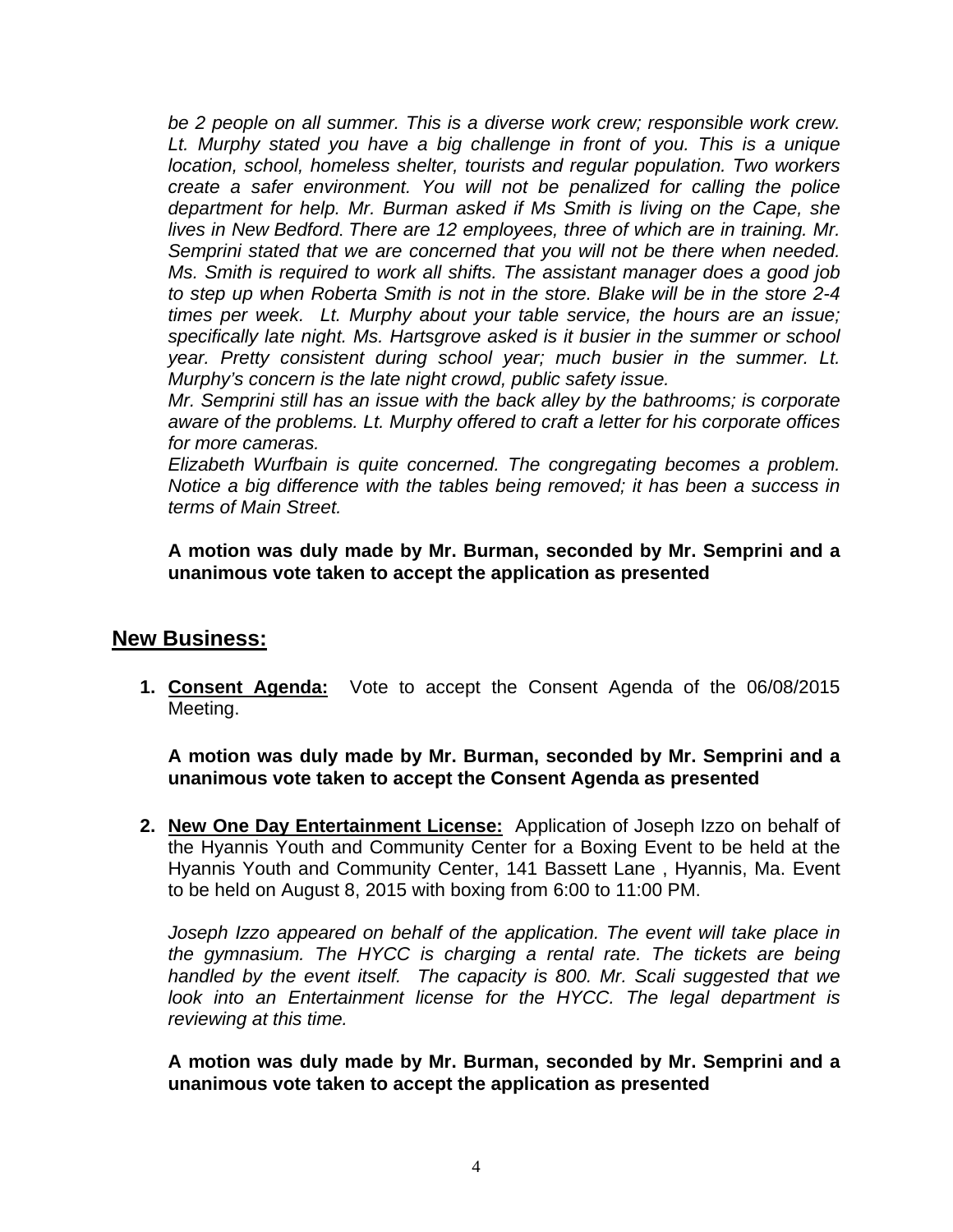# **Show Cause Hearing :**

**1. Show Cause hearing for The Island Merchant:** The Barnstable Licensing Authority will hold a Show Cause Hearing for Ocean Partners, Inc., d.b.a. The Island Merchant, 302 Main Street, Hyannis, MA, Joseph P. Dunn, II, Mgr., for violations of the Code of the Town of Barnstable, Massachusetts: Section § 501- 3 Admissions to the Premise, over capacity and Section § 501-10 Entertainment at premise which serve food or beverages to be consumed on the premises, noise heard outside premise.

\*\*\*Per Mr. Dunn's request, continued to June 22, 2015\*\*\*

## **Licensing Division Updates:**

- **1.** Licensing Department updates- Pedi cab applications applicants will appear June 22.
- **2.** Police Department updates- Will offer another alcohol meeting: June 25, 2015 at 9:00 am.

Consumer affairs officer will be posted in the near future. Cooperative effort with the Police department.

Release of Executive Session Minutes, if any (0).And any other new business to come before the Licensing Authority.

#### **PERSONS INTERESTED ARE ADVISED THAT, IN THE EVENT ANY MATTER TAKEN UP AT THE MEETING REMAINS UNFINISHED AT THE CLOSE OF THE MEETING, IT MAY BE PUT OFF TO A CONTINUED SESSION OF THIS MEETING, WITH PROPER POSTING.**

For your information the section of the M.G.L. that pertains to postings of meetings is as follows: Except in an emergency, in addition to any notice otherwise required by law, a public body shall post notice of every meeting at least 48 hours prior to such meeting, excluding Saturdays, Sundays and legal holidays. In an emergency, a public body shall post notice as soon as reasonably possible prior to such meeting. Notice shall be printed in a legible, easily understandable format and shall contain: the date, time and place of such meeting and a listing of topics that the chair reasonably anticipates will be discussed at the meeting. For meetings of a local public body, notice shall be filed with building in which the clerk's office is located the municipal clerk and posted in a manner conspicuously visible to the public at all hours in or on the municipal

The meeting was adjourned at 10:35

Respectfully submitted,

\_\_\_\_\_\_\_\_\_\_\_\_\_\_\_\_\_\_\_\_\_\_\_\_\_\_\_\_\_\_ \_\_\_\_\_\_\_\_\_\_\_\_\_\_\_\_\_\_\_\_\_\_\_\_\_\_\_\_\_\_\_ Margaret D. Flynn, Recorder Ron Semprini, Clerk Town of Barnstable Licensing Authority Town of Barnstable Licensing Authority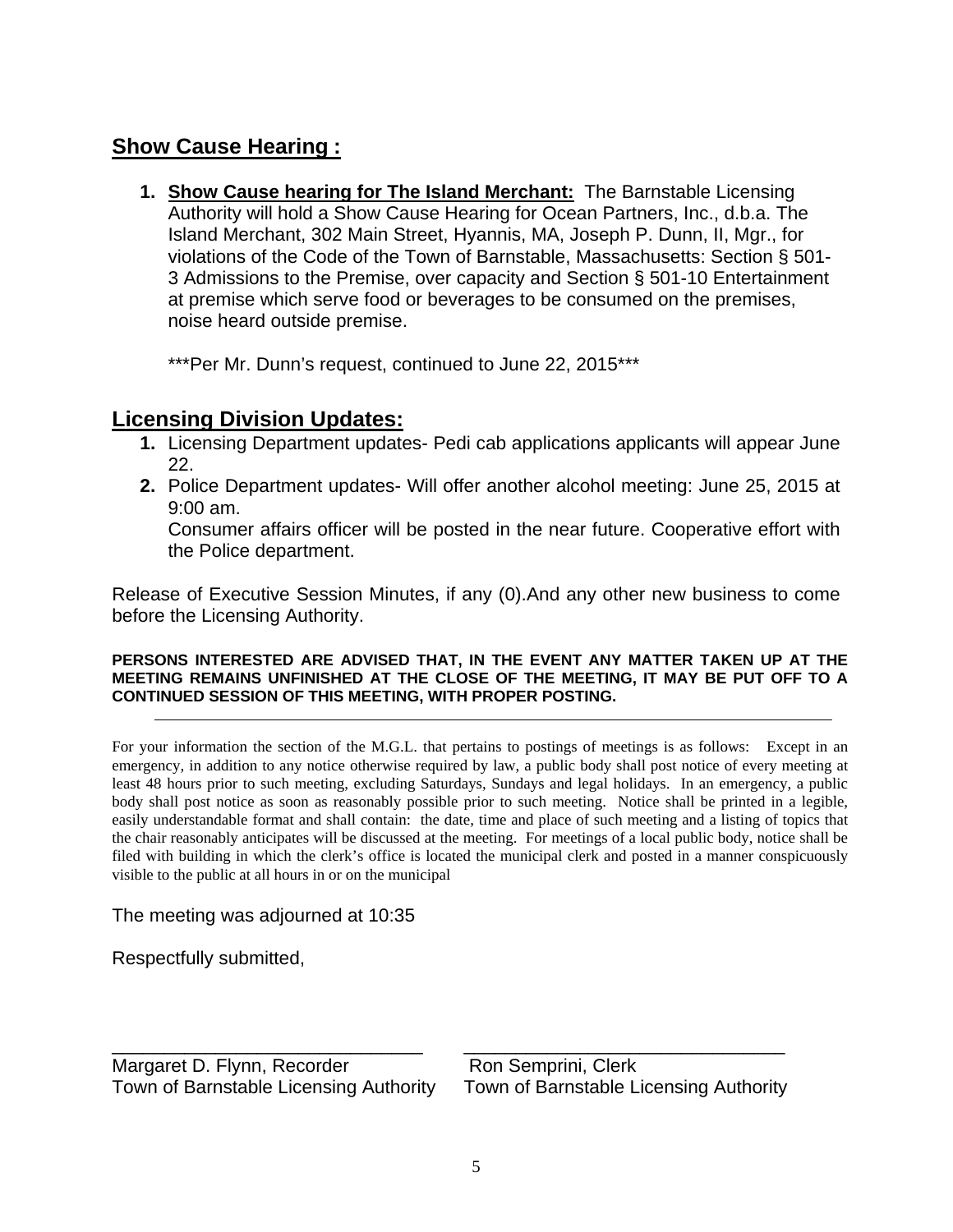# **Town of Barnstable**

**Consumer Affairs Elizabeth G. Hartsgrove, Supervisor Licensing Authority 200 Main Street Hyannis, MA 02601 www.town.barnstable.ma.us** 

Telephone: (508) 862-4674 Fax: (508) 778-2412

# **BARNSTABLE LICENSING AUTHORITY CONSENT AGENDA June 8, 2015**

## **Renewals:**

- **1. Application of Rebecca Richardson on behalf of The Rotary Club of Osterville for a One Day Beer And Wine License:** Annual Fishing Tournament event to be held on July 18, 2015. Barbeque , auction and raffle to be held after fishing at the Wianno Club from 4-8 pm. Capacity for seating is 150 seats as approved by the Building Inspector.
- **2. Application of Amy DeFeudis on behalf of Dance Designs for (2) One Day entertainment Licenses:** Annual Dance recitals to be held at the Barnstable High School Performing Arts Center, 744 West Main St, Hyannis on June 20<sup>th</sup> from 4:00 - 6:00 pm and June 21<sup>st</sup> from 4:00 - 7:00 pm.
- **3. Application of Ellen Hurley on behalf of the Cape Cod Symphony for (18) One Day Entertainment Licenses:** Concerts will be held at the Barnstable Performing Arts Center, 744 Main St., Hyannis from September 19, 2015 to May 8, 2016 (see attached schedule).
- **4. Rockwell Amusement Carnivals time change request:** The Carnivals have already been approved; they are requesting time changes of one hour earlier to open and close to coincide with Police details. (see attached request). The carnivals will end every day by 10:00 Pm except fro 7/18/2015 which will run from 3Pm to 11PM.
- **5. Application of Meaghann Kenney on behalf of the Hyannis 4th of July Parade for a One Day Entertainment License:** The request is to operate a trackless train on the Hyannis Village Green for both children and adults after the Hyannis Parade.